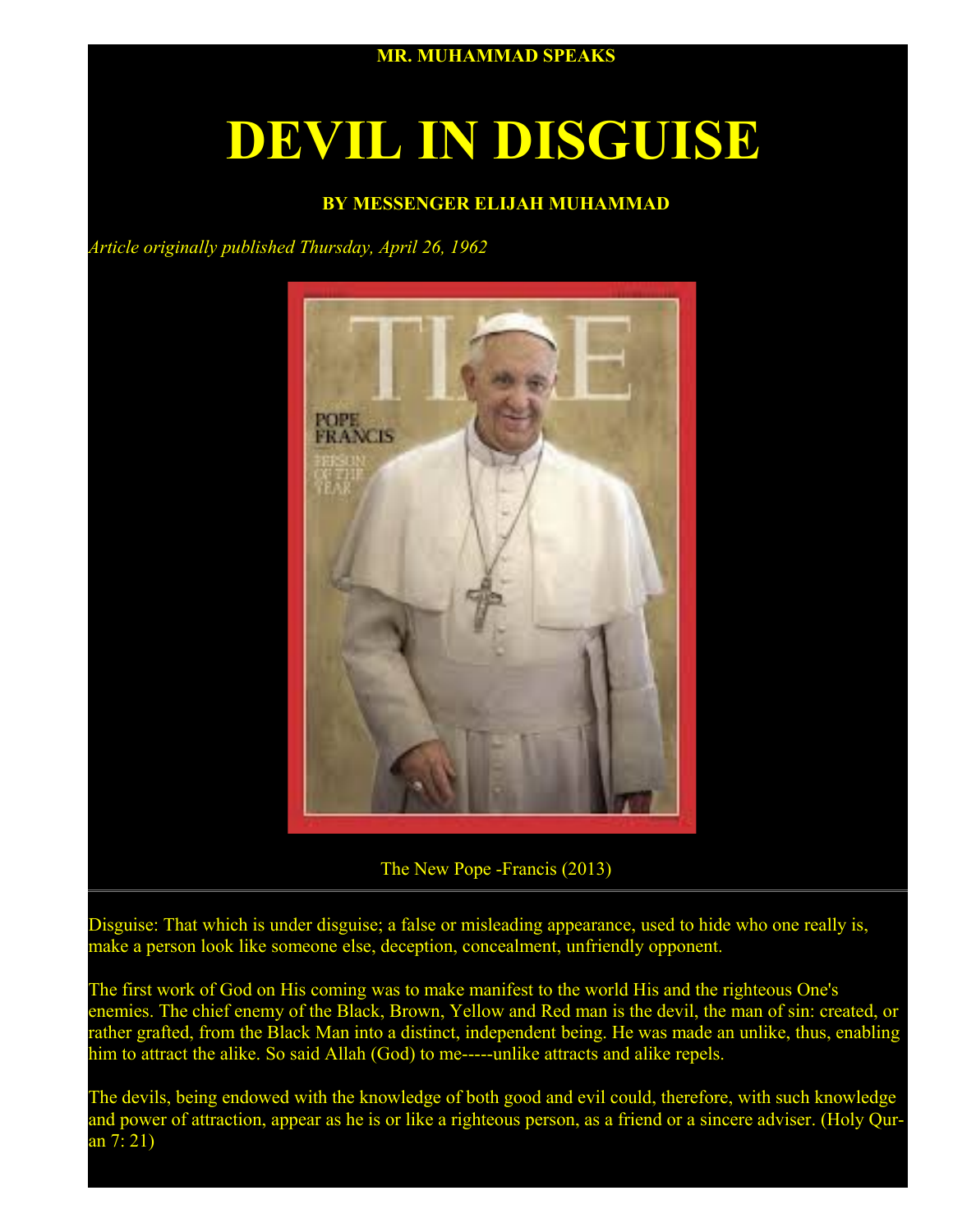#### **Misled Original People**

The devils (white race) have misled the whole of the original people of the earth. (The devils are not original, they are a new race made six thousand years ago as Allah has taught me.) Read the Bible; Rev. 12: 9: "And the great dragon was cast out, that old serpent called the Devil and Satan which deceiveth the whole world."

And Allah said to me that we allowed them to be created to try them at ruling the righteous until the righteous produced one Supreme in wisdom and power, who by His word or will is capable of bringing about that which He pleases.

(This is He who teaches me all that I know.)

He is the great Champion of our faith--- Islam-----Whose rule will be truth, justice and righteousness.

### **Evil Injustice In Rule**

The devils have ruled the nations under evil and injustice; this Mighty One's rule will be righteousness. We must come into the knowledge of our next ruler! But how can we appreciate or recognize a Ruler or God of righteousness until we first have a thorough knowledge of the present ruler of evil and unrighteousness.

You must know the truth of this pale face, blue-eyed race of devils who have deceived you and our fathers. The entire history of them is written in evil and bloodshed. They have shed your blood like water, but yet you love them: your love for, them will surely get you hell! The Bible and Holy Qur-an warns you and me against taking them for friends.

#### **Fear Governs Acts**

Of course, your fear of them makes you act, say and do things you would not if the fear had not been present. Accept Allah (The True God) and His religion, Islam, and He will remove the fear of them form you. They were created and made to be our enemies and also they were made to be destroyed by fire. You cannot reform them (devils) unless you graft them back into who they came from (the Black Nation). (As Allah taught me to Whom be praised forever.) They lead or invite you to nothing but evil and filth sport and play. And they make you to believe that they are God's chosen people to lead and guide you on the right way. The head of the church (Pope) the Christians call the "father" and vice regent of God. Here in the church of the devil's religion is where he disguises himselfas a Divine Guide.

The Catholics are the chiefs of the Christian religion and are out to deceive the so-called Negroes in America to keep from going over to the true religion of ISLAM. The devils in Christianity are stripping their followers of their clothes. The women wearing their dresses above the knees ---- one of the most indecent things a woman could do, walk or ride in the public dressed half - nude. To be continued: A RACE OF EVILNESS AND INDECENCY.

Join onto your own kind. The time of this world is at hand.



**Muhammad Speaks Newspaper P.O Box 44261 Detroit, MI 48244 Phone: 313-371-7033**